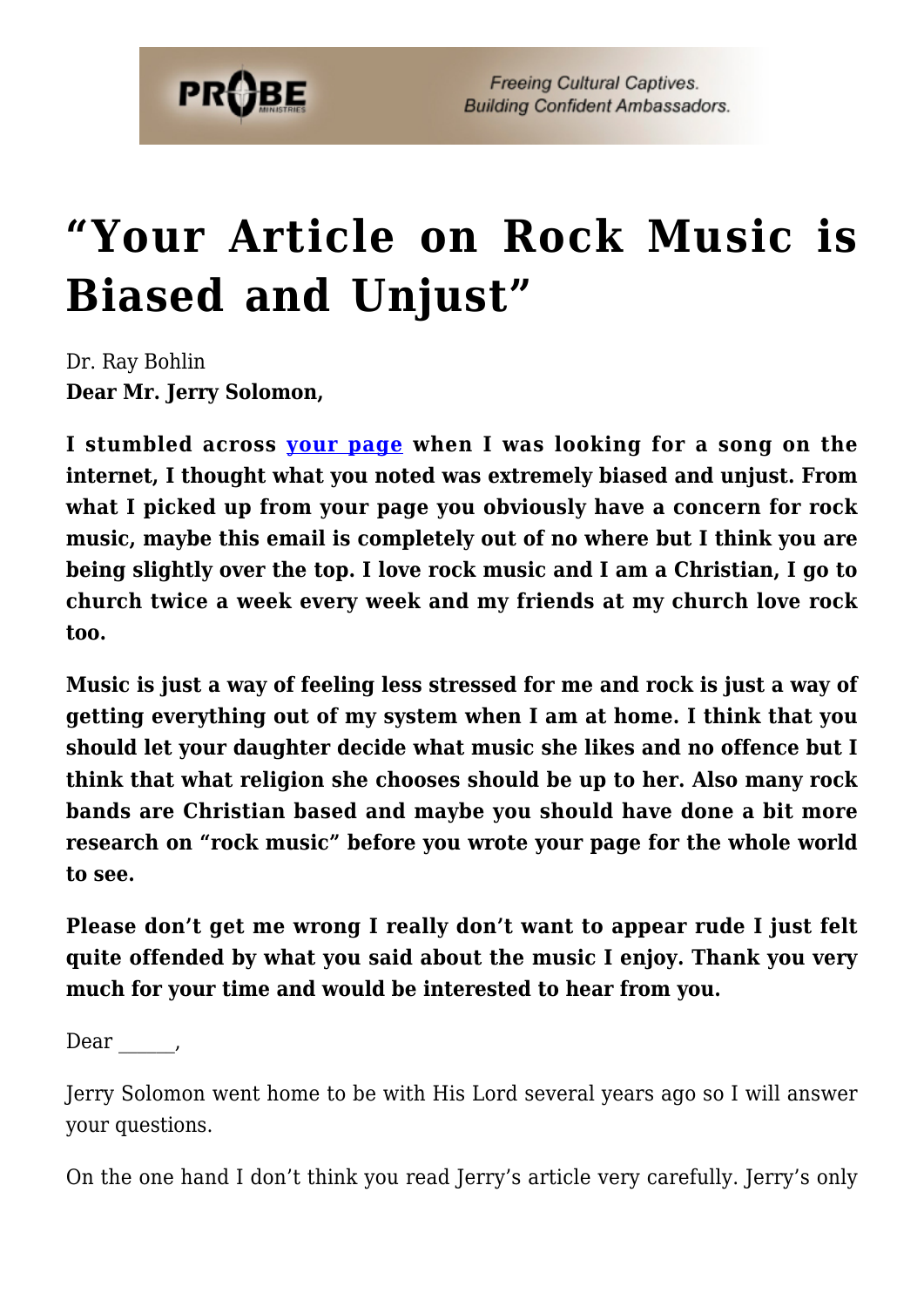

real problem with rock music was with the frequent anti-biblical message contained in some lyrics. As the quote below makes clear, he emphatically said that there is nothing "evil" in the music itself.

*So rock music basically consists of certain instruments– such as guitars, keyboards, and percussion–a particular rhythm, and the human voice. And none of these is evil. People can be evil, and people abuse rock music, just as they abuse all parts of life. Our sin nature is actively involved in desecrating everything.*

*This desecration can best be seen in the lyrical content of the songs. We have come a long way from the inane "do-wa-diddies" of early rock history. It is at this point that those in the Christian community are challenged the most. The music alone may be of quality, but the message may be totally in opposition to a Christian worldview. A decision is required. Do I continue to listen, even though the message is awful? Or do I decide to reject it because of the message, even though I like the music?*

*Unfortunately, the well-worn statement, "I only listen to the beat!" is simply not true. If they are honest, most people who have heard a rock song several times can sing the lyrics upon request. When you consider the fact that most popular songs are heard dozens, if not hundreds, of times, it is not difficult to understand how the messages are embedded. The lyrics come through; we can't escape that. This does not necessarily mean we always listen and think to the point of really considering what the messages have to say, and that is exactly part of the problem. The lyrics can be subtly incorporated into our thoughts simply because we haven't stopped long enough to sort them out.*

Jerry was simply concerned about young people's willingness to listen without discerning the message they were pumping into their brain. I am 51 and still listen to some rock music from the 60s and 70s. But I listen selectively and know what the biblical messages are and what is clearly antithetical to what I believe.